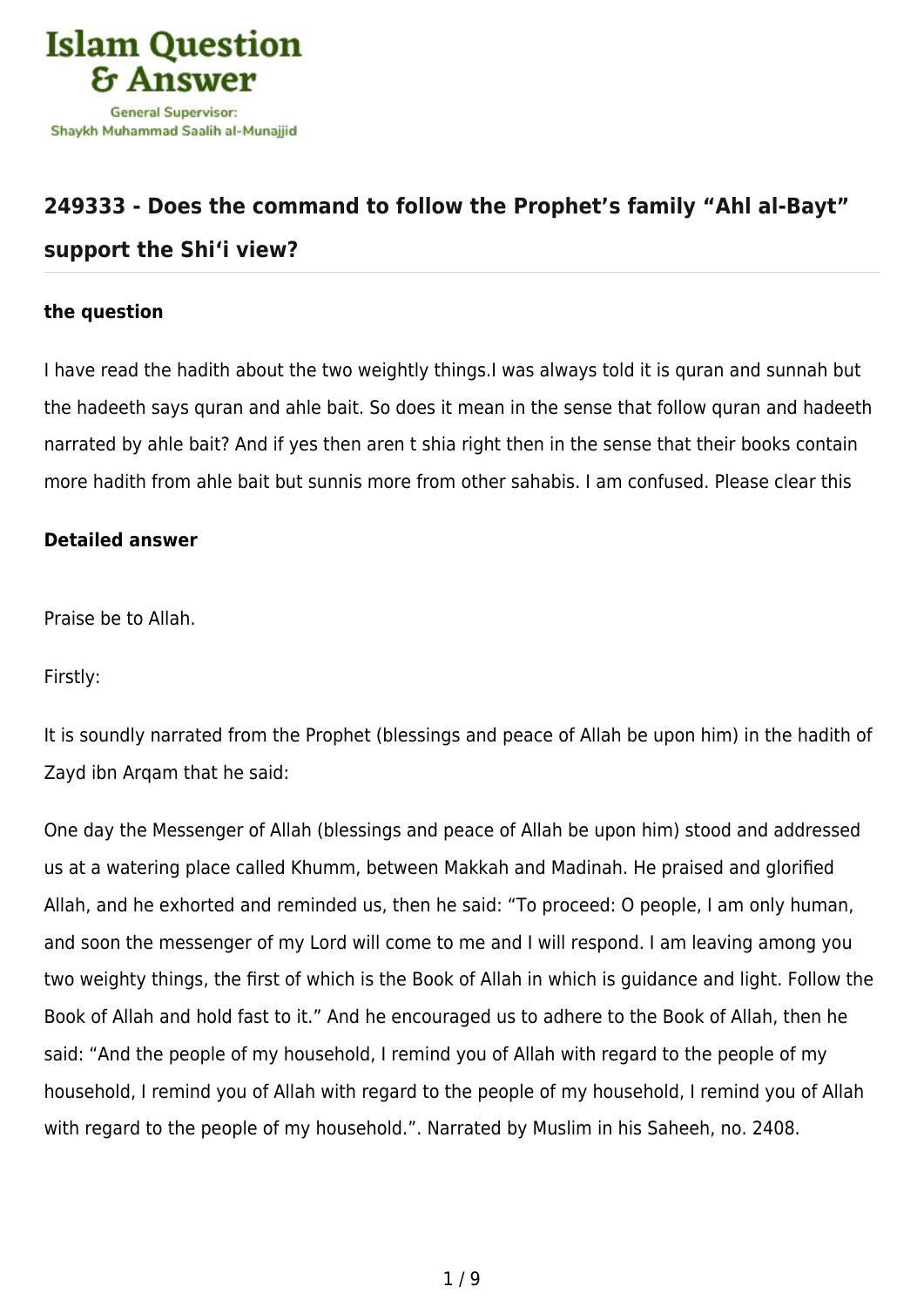

It was also narrated in other versions, such as that narrated by at-Tirmidhi: "I am leaving among you that which, if you hold fast to it, you will never go astray after I am gone, and one of the two is greater than the other: the Book of Allah, which is a rope extended from heaven to earth, and my family, the people of my household (ahl bayti). These two will never be separated until they come to me at the Cistern, so watch how you deal with them after I am gone.

And there are other versions that were narrated by Ahmad, at-Tabaraani and others, although there are some reservations about their isnaads. That has been discussed previously in the answer to question no. [195801](https://islamqa.com/ar/answers/).

# Secondly:

It is impossible that the meaning of the hadith could be as the questioner mentioned, that it is obligatory to refer to the imams of ahl al-bayt in the event of a dispute, and what that implies of their infallibility and that they are to be regarded as a source of legislation (sharee'ah) after the Book of Allah. That is for two reasons:

The first reason is shar'i, namely that Allah, may He be glorified and exalted, has commanded us to refer to the Book of Allah and the Sunnah of His Messenger (blessings and peace of Allah be upon him) in the event of a dispute. Allah, may He be exalted, says (interpretation of the meaning):

"O you who believe! Obey Allâh and obey the Messenger (Muhammad (blessings and peace of Allah be upon him)), and those of you (Muslims) who are in authority. (And) if you differ in anything amongst yourselves, refer it to Allâh and His Messenger (blessings and peace of Allah be upon him), if you believe in Allâh and in the Last Day. That is better and more suitable for final determination"

[an-Nisa' 4:59].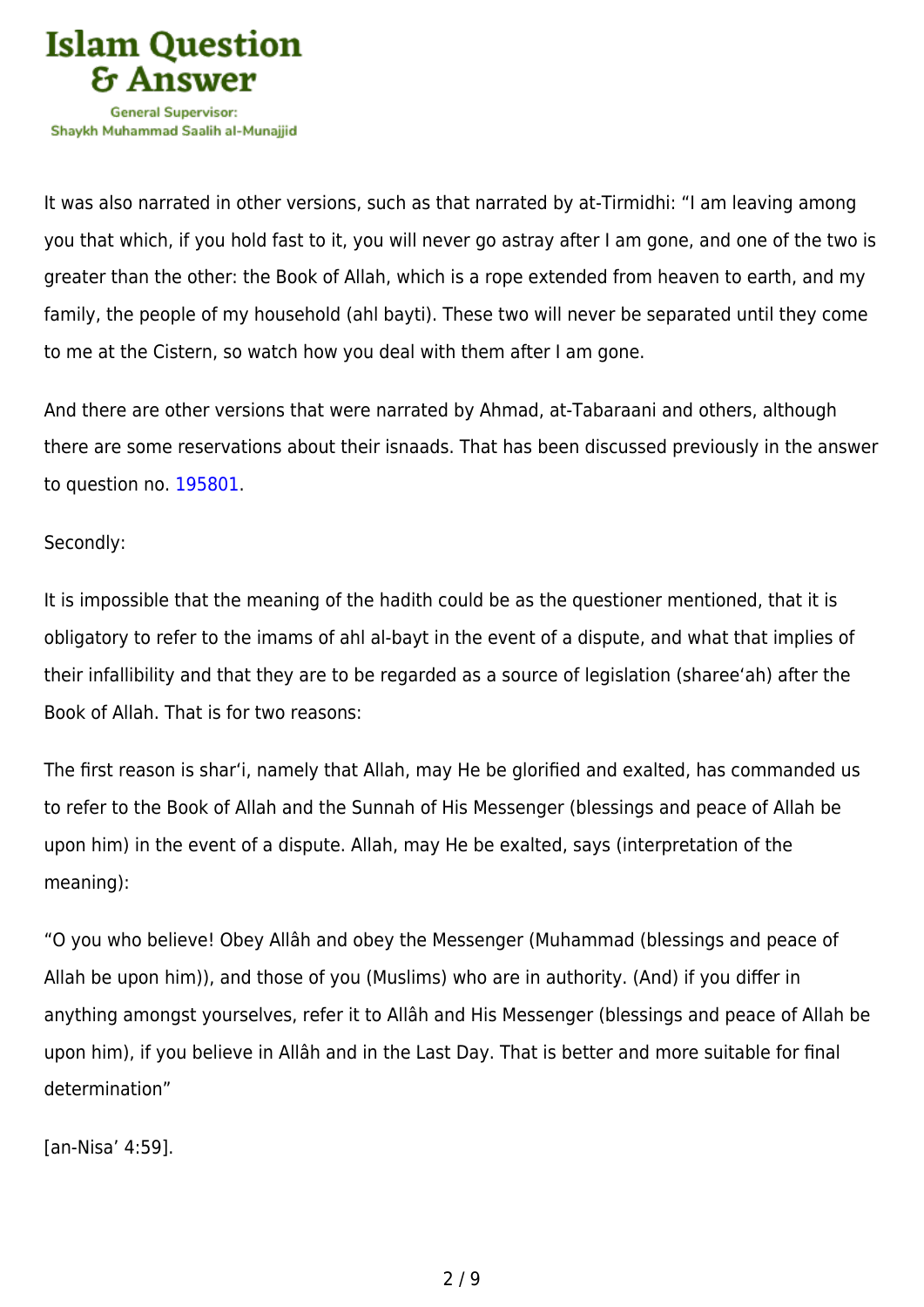

Thus it is known to every Muslim that there is no one whose opinion is not subject to being accepted or rejected, except the Messenger of Allah (blessings and peace of Allah be upon him).

The Sahaabah (may Allah be pleased with them) differed amongst themselves concerning many issues, yet the view of 'Ali ibn Abi Taalib, al-'Abbaas or 'Uqayl ibn Abi Taalib (may Allah be pleased with them) was never taken as overruling others.

Shaykh al-Islam Ibn Taymiyyah (may Allah have mercy on him) said:

The truth is not completely on the side of anyone except the Prophet (blessings and peace of Allah be upon him). If the truth was always on the side of 'Ali, then that would imply that he was infallible like the Prophet (blessings and peace of Allah be upon him), and they [i.e., the Raafidis] claim that in their ignorance, but whoever is aware that he had no greater claim to infallibility than Abu Bakr, 'Umar, 'Uthmaan and others – none of whom was infallible – will realise that they are lying.

His fatwas are akin to the fatwas of 'Umar and 'Uthmaan, and he is not more likely to be correct than they were.

End quote from Minhaaj as-Sunnah, 4/241.

The Prophet (blessings and peace of Allah be upon him) rebuked 'Ali (may Allah be pleased with him) regarding some issues, which indicates that he was not infallible. It is proven in as-Saheehayn that he 'rebuked him when he wanted to marry the daughter of Abu Jahl at the time when he was already married to Faatimah, and he said: "Banu al-Mugheerah asked me for permission to give their daughter in marriage to 'Ali ibn Abi Taalib, but I will not give permission, then I will not give permission, then I will not give permission, unless the son of Abu Taalib wants to divorce my daughter and marry their daughter, for verily Faatimah is part of me; what grieves her grieves me, and what upsets her upsets me.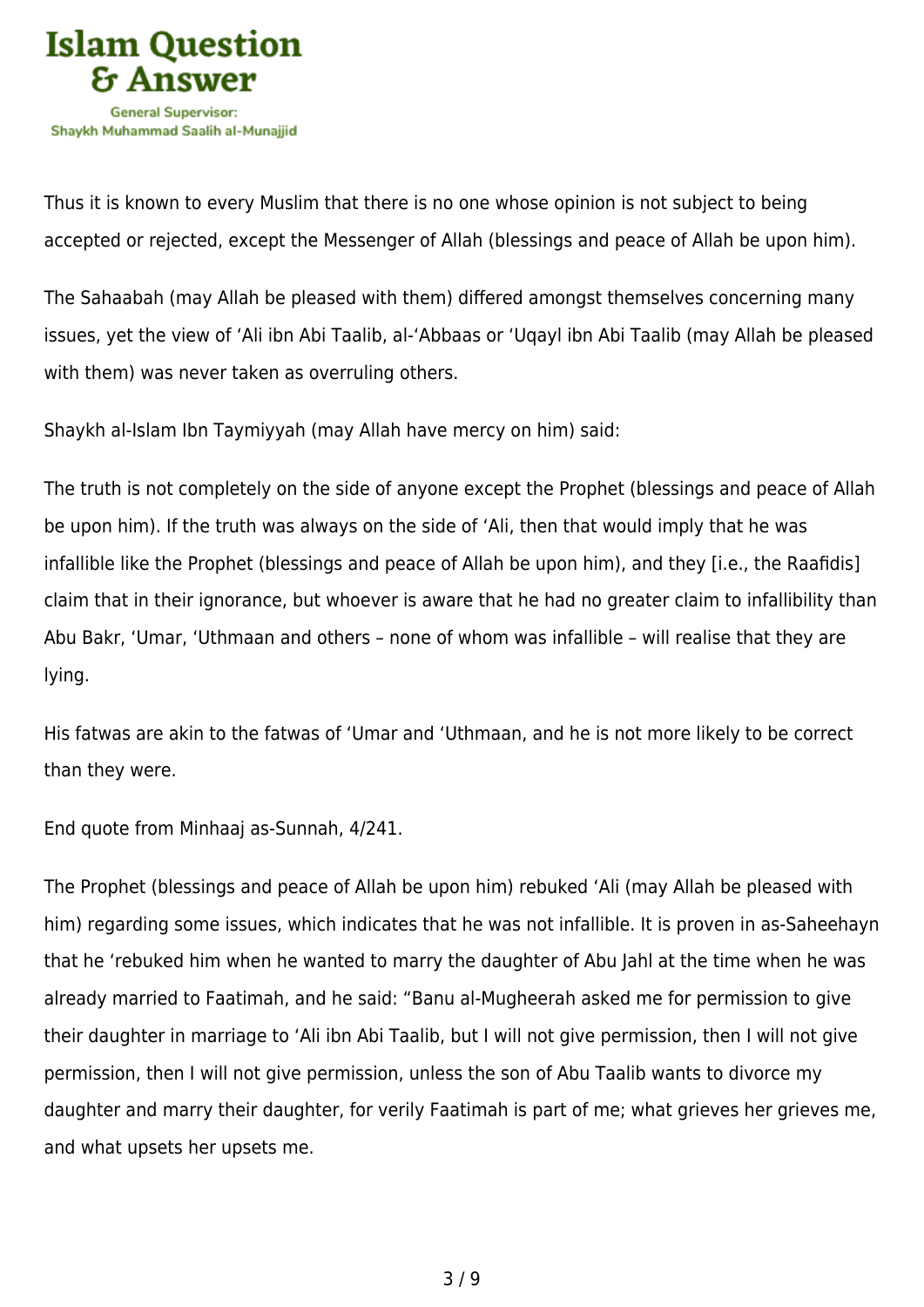

Similarly, he rebuked him when he came to him and Faatimah at night and said to them: "Why don't you both get up and pray?" and 'Ali (may Allah be pleased with him) said: Our souls are in the hand of Allah; if it were His will to wake us up, He would do so. The Prophet (blessings and peace of Allah be upon him) left, striking his thigh with his hand and saying, "But, man is ever more quarrelsome than anything" [al-Kahf 18:54].

Similarly, after the death of the Messenger of Allah (blessings and peace of Allah be upon him), 'Ali (may Allah be pleased with him) gave a fatwa ruling that if a woman's husband dies when she is pregnant, she should observe 'iddah for the longer of the two waiting periods, and he did not realise that the Prophet (blessings and peace of Allah be upon him) had given a fatwa to Subay'ah al-Aslamiyyah ruling that it became permissible for her to remarry (i.e., her 'iddah had ended) when she gave birth, and the Prophet (blessings and peace of Allah be upon him) told Abu's-Sanaabil ibn Ba'kak that he had been mistaken when he gave her a fatwa saying that she should observe 'iddah for the longer of the two waiting periods, saying, "Abu's-Sanaabil lied."

See the answer to question no. [140226](https://islamqa.com/ar/answers/).

The second reason is rational and realistic, which is that the ahl al-bayt nowadays differ greatly. Some of them are of Ahl as-Sunnah; some of them are Sufis, some are Zaydis, some are Ithna 'Ashari Raafidis, and some are other things, so how can the questioner be so confused that he is inclined towards the most mendacious of these groups concerning Ahl al-Bayt and the group that is most contrary to their way? And is the worst in casting aspersions upon the honour of the head of the family (namely the Prophet – blessings and peace of Allah be upon him) by making accusations against his wife and the dearest of his spouses to him, namely the Mother of the Believers 'Aa'ishah (may Allah be pleased with her), when she is the one whom he continued to love until the end of his days, and he asked his other wives for permission to let him be nursed in her house until he passed away in her lap.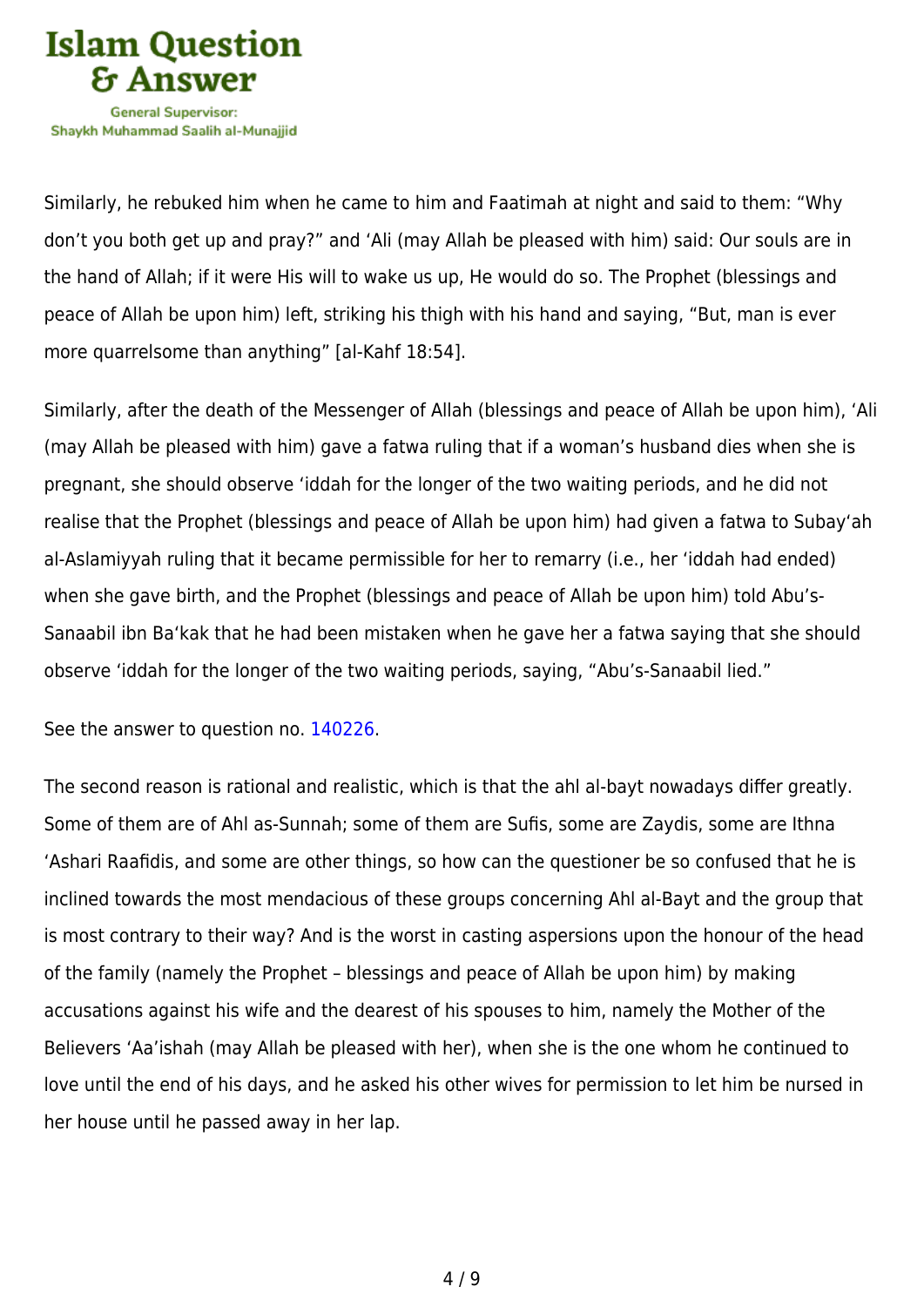

The imams of the family of Ahl al-Bayt are unanimously agreed that Abu Bakr and 'Umar take precedence in terms of leadership and virtue, whereas the Raafidis today are the most hate-filled of all people towards them – Allah forbid.

Moreover, their restricting the meaning of this hadith to 'Ali ibn Abi Taalib (may Allah be pleased with him) and eleven of his descendants only is a clear misinterpretation, even though the conclusion of this hadith reflects that. What I am referring to is the hadith of the "two weighty matters" in Saheeh Muslim. Zayd ibn 'Arqam said at the end of the hadith, when he was asked who are Ahl al-Bayt: The people of his household are those to whom zakaah is forbidden after he is gone. They are the family of 'Ali, the family of 'Aqeel, the family of Ja'far, and the family of 'Abbaas.

Shaykh al-Islam Ibn Taymiyah said in Minhaaj as-Sunnah an-Nabawiyyah (7/395):

The Prophet (blessings and peace of Allah be upon him) said concerning his family: "They and the Book will never be separated until they both come to him at the Cistern." And he is the most truthful one, so this indicates that the consensus of the (Prophet's) family constitutes proof. This is the view of a number of our companions, and it was mentioned by al-Qaadi in al-Mu'tamad.

But the family are all of Banu Haashim: the sons of al-'Abbaas, the sons of 'Ali, the sons of al-Haarith ibn 'Abd al-Muttalib, all the sons of Abu Taalib, and others. 'Ali on his own is not the entire family, and the leader of the family is the Messenger of Allah (blessings and peace of Allah be upon him).

What may confirm that is the fact that the scholars of the family such as Ibn 'Abbaas and others did not regard it as obligatory to follow 'Ali in everything he said, and 'Ali did not regard it as obligatory for people to obey him in every fatwa he issued, and it is not known that any of the imams of the early generations, among Banu Haashim or otherwise, said that it is obligatory to follow 'Ali in everything he says…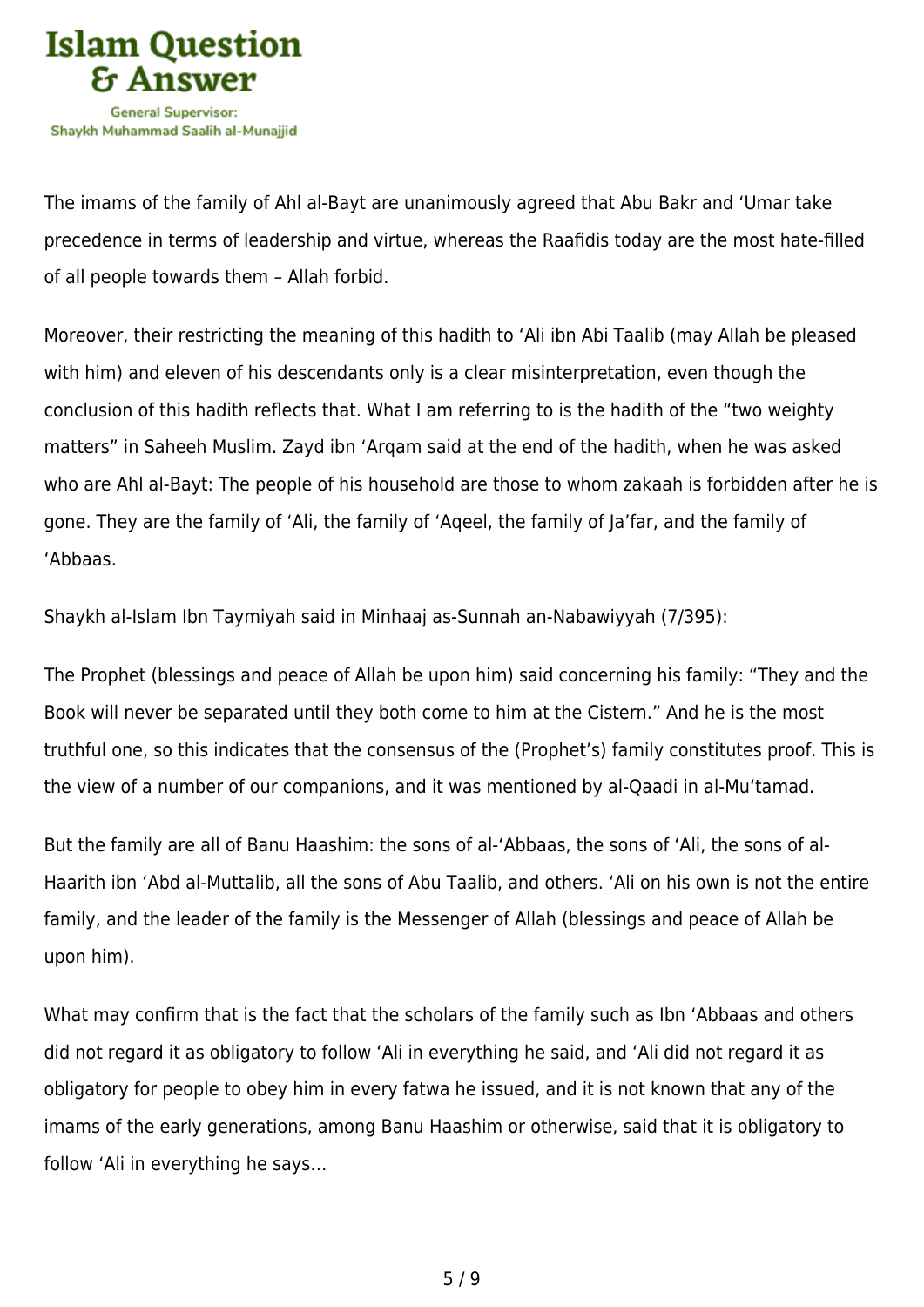

Shavkh Muhammad Saalih al-Munaiiid

… The family were not unanimously agreed on 'Ali's leadership or superiority; rather the imams of the family, such as Ibn 'Abbaas and others, gave precedence to Abu Bakr and 'Umar in terms of leadership and superiority, as did the rest of Banu Haashim such as the descendants of al-'Abbaas and Ja'far, and most of the descendants of 'Ali, who approved of the leadership of Abu Bakr and 'Umar; moreover, some of them were companions of Imam Maalik, Abu Haneefah, ash-Shaafa'i, Ahmad and others, who were many times greater in number than those who followed the Imamis.

What is proven in reports from all the scholars of Ahl al-Bayt from Banu Haashim among the Taabi'een and the following generation, including the descendants of al-Husayn ibn 'Ali, the descendants of al-Hasan and others, is that they loved Abu Bakr and 'Umar, and they gave them precedence over 'Ali. The reports from them are proven and mutawaatir.

Al-Haafiz Abu'l-Hasan ad-Daaraqutni wrote a book entitled Thana' as-Sahaabah 'ala al-Qaraabah wa Thana' al-Qaraabah 'ala as-Sahaabah, in which he stated some of that, as did each of the hadith scholars who wrote books about the Sunnah, such as the book as-Sunnah by 'Abdullah ibn Ahmad, as-Sunnah by al-Khallaal, as-Sunnah by Ibn Battah, as-Sunnah by al-Aajurri, al-Laalkaa'i, al-Bayhaqi, Ibn Dharr al-Harawi, at-Talamanki, Ibn Hafs ibn Shaaheen and many more books, such as Fadaa'il as-Sahaabah by Imam Ahmad and Abu Nu'aym, and the Tafseer of ath-Tha'labi, which mention of the virtues of the three caliphs that which is the greatest proof against them. End quote.

#### Thirdly:

Based on the above, it is clear to us that what is meant by the hadith of Zayd ibn Arqam in Saheeh Muslim is a command to honour and respect Ahl al-Bayt and to hold them in high esteem, because of their closeness to the Messenger of Allah (blessings and peace of Allah be upon him).

With regard to the additions of at-Tirmidhi and others, such as the command to follow the family (of the Prophet (blessings and peace of Allah be upon him)), the most that can be said concerning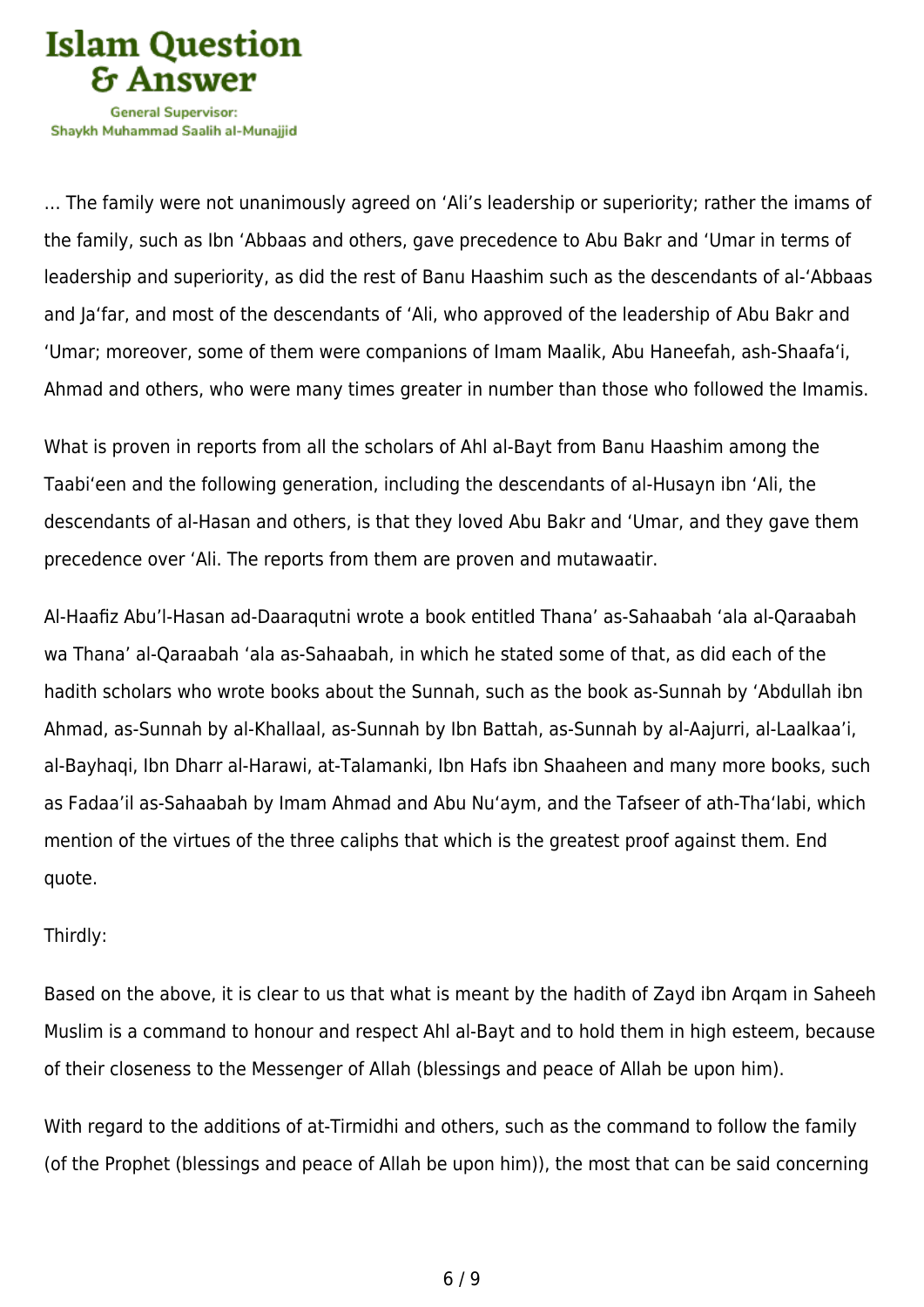

them – if they are indeed sound – is that if the family of the Prophet (blessings and peace of Allah be upon him) unanimously agree on a verdict concerning an issue, then their view is to be regarded as binding proof, as was stated by al-Qaadi Abu Ya'laa among the Hanafis and others of Ahl as-Sunnah. There is nothing in that to support the view of the Raafidis at all; rather the opposite is true.

Shaykh al-Islam Ibn Taymiyah (may Allah have mercy on him) said:

The Ahl al-Bayt – praise be to Allah – never unanimously agreed on any of the ideas that are unique to the Raafidi madhhab; rather they are the ones who are innocent of those ideas and far above any involvement in such matters.

End quote from Minhaaj as-Sunnah an-Nabawiyyah (7/395).

What is meant by the family whose consensus constitutes proof are the scholars of the Ahl al-Bayt who adhere to the teachings of the Prophet (blessings and peace of Allah be upon him); it does not refer to everyone who belongs to Banu Haashim, even if he is ignorant or an evildoer or an innovator.

Al-Mulla 'Ali al-Qaari said: The members of the household are usually more knowledgeable about the head of the household and his situation. So what is meant by them (the family or household of the Prophet (blessings and peace of Allah be upon him)) is the people of knowledge among them, the ones who are aware of his character and attitude, who have knowledge of his path, and who have knowledge of his decrees and wisdom. Thus they are fit to be mentioned alongside the Book of Allah, may He be glorified, as He says (interpretation of the meaning): "and [will] instruct them in the Book (this Qur'ân) and Al-Hikmah (full knowledge of the Islâmic laws and jurisprudence or wisdom or Prophethood)" [al-Baqarah 2:129].

End quote from Mirqaat al-Masaabeeh (9/3975).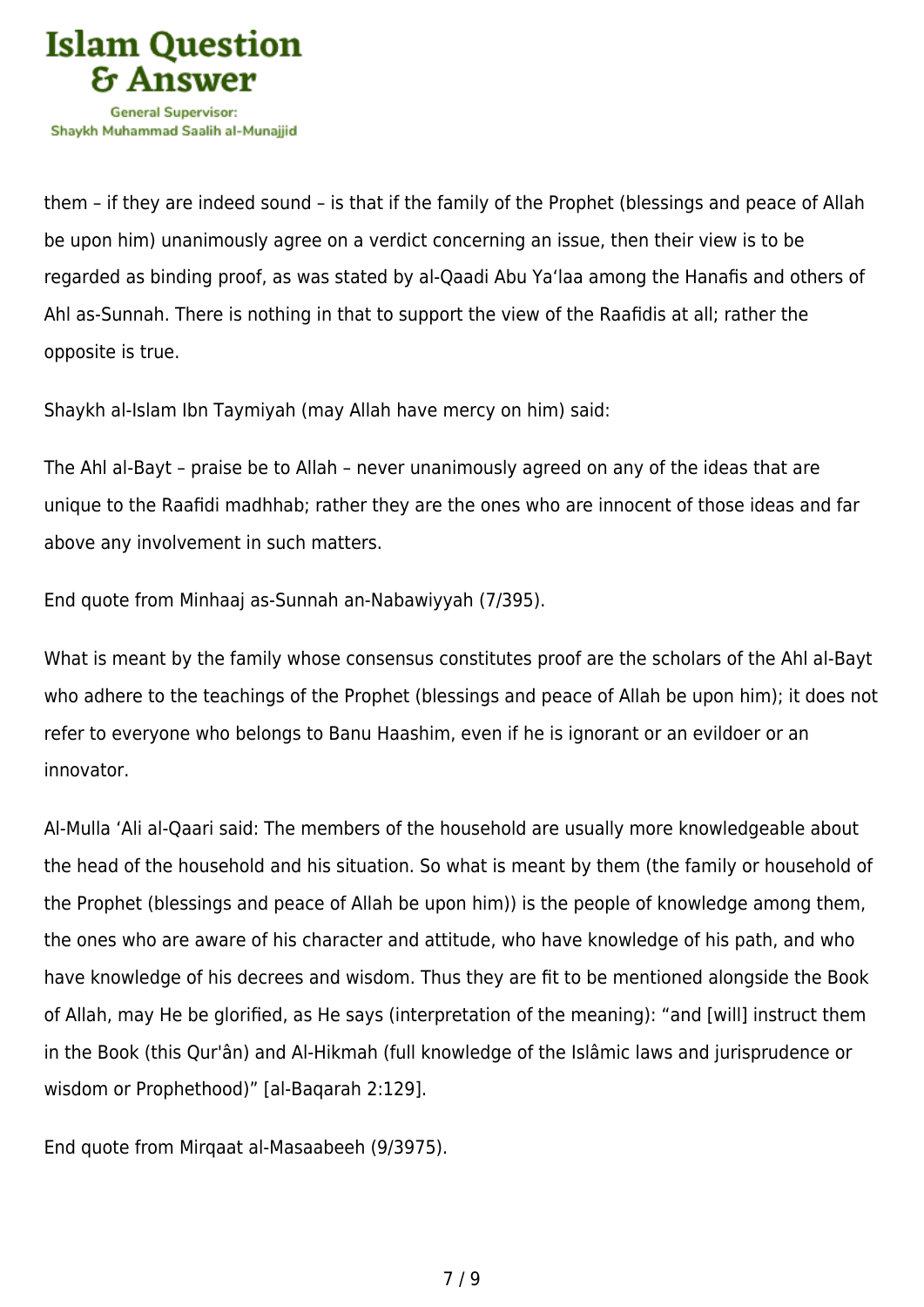

Al-Albaani (may Allah have mercy on him) said:

It is well-known that this hadith is among the things quoted as evidence by the Shi'ah, and they kept on quoting it until some of the Ahl as-Sunnah began to think that they were right, but all of them are deluded, on two counts:

1. What the hadith refers to, when the Prophet (blessings and peace of Allah be upon him) said "my family" is broader in scope than the narrow interpretation of the Shi'ah. This is something that Ahl as-Sunnah would not reject; rather they adhere to that, namely that it refers to the members of the household of the Prophet (blessings and peace of Allah be upon him). This is stated clearly in some versions of the hadith, such as the version which says, "my family are the members of my household." The members of his household are, first and foremost, his wives, including as-Siddeeqah 'Aa'ishah (may Allah be pleased with her). The fact that the Shi'ah restrict the meaning of "ahl al-bayt" in this verse to 'Ali, Faatimah, al-Hasan and al-Husayn (may Allah be pleased with them), to the exclusion of the Prophet's wives, is an example of their distortion of the verses of Allah, may He be exalted, in support of their whims and desires…

2. What is specifically meant by the members of the household is the righteous scholars among them, who adhere to the Qur'an and Sunnah. Imam Abu Ja'far at-Tahhaawi (may Allah have mercy on him) said: The "family" are the members of his household (blessings and peace of Allah be upon him) who adhere to his religion and follow in his footsteps.

Conclusion: the mention, in this hadith, of the members of his household, alongside the Qur'an, is like the mention of the way of the Rightly Guided Caliphs alongside the Sunnah (way) of the Prophet (blessings and peace of Allah be upon him) in the hadith: "I urge you to adhere to my way (Sunnah) and the way of the Rightly Guided Caliphs…"

Once you understand the above, the hadith offers strong support for the hadith in al-Muwatta' which says: "I am leaving among you two things; you will never go astray so long as you adhere to